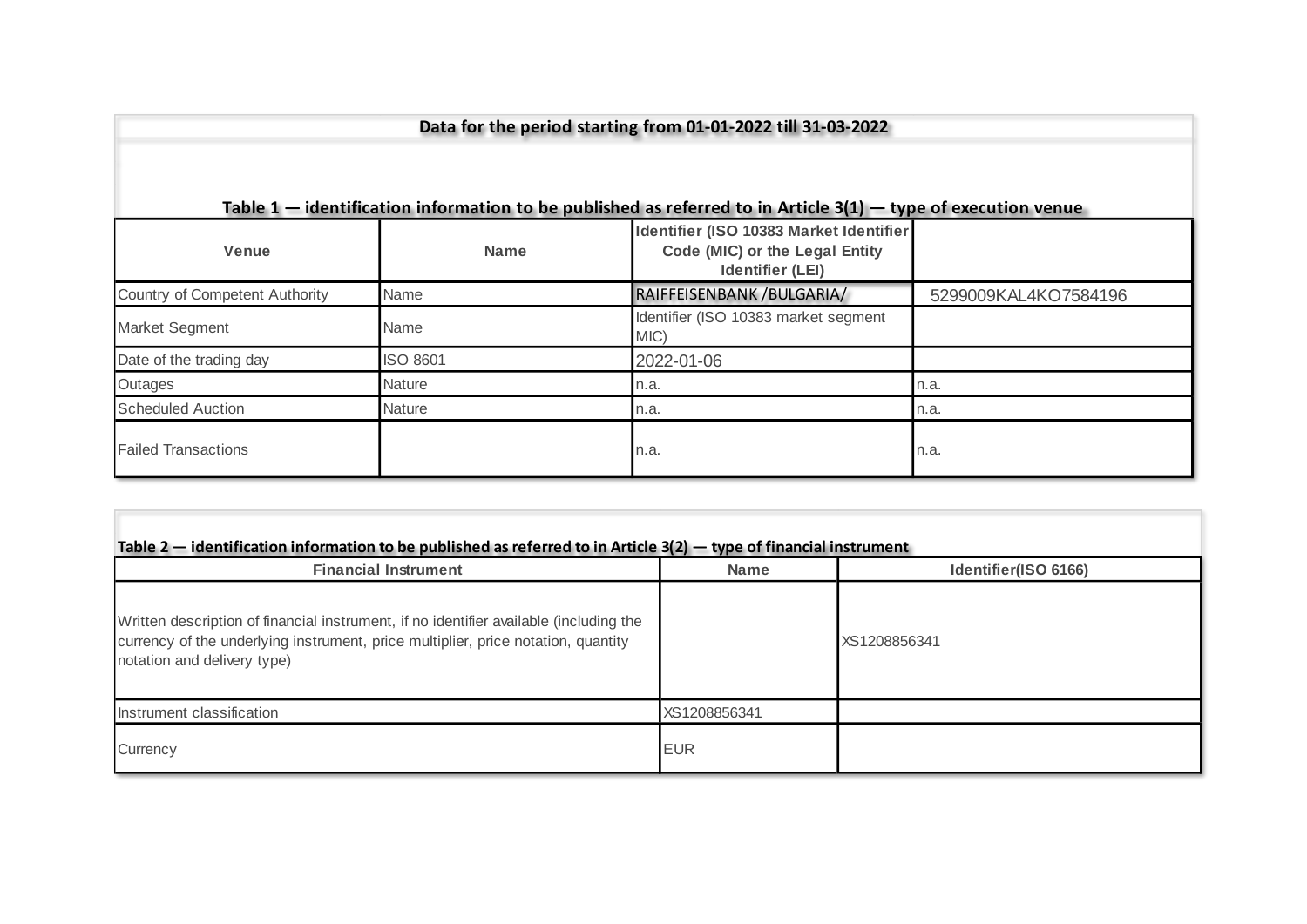| Table $3$ – price information to be published as referred to in Article 4 point (a) |                |                                                                                        |                         |                                                                                          |                      |                     |                          |                        |                     |                                                                              |
|-------------------------------------------------------------------------------------|----------------|----------------------------------------------------------------------------------------|-------------------------|------------------------------------------------------------------------------------------|----------------------|---------------------|--------------------------|------------------------|---------------------|------------------------------------------------------------------------------|
|                                                                                     | Size<br>Range  | All trades executed within first two<br>minutes after time T                           |                         | First transaction after time T if no transactions within first two minutes after time T) |                      |                     |                          |                        |                     |                                                                              |
| Time $(T)$                                                                          |                | Simple average<br>executed price<br>(excluding<br>commissions and<br>accrued interest) | Total value<br>executed | Price                                                                                    | Time of<br>execution | Transaction<br>size | <b>Trading</b><br>System | <b>Trading</b><br>Mode | Trading<br>platform | best bid and offer or<br>suitable reference<br>price at time of<br>execution |
| 9:30:00                                                                             | $1\,$          |                                                                                        | 314,832.19              | 123.45                                                                                   | 10:27:26             | 250,000.00          | <b>OTC</b>               |                        | <b>XOFF</b>         |                                                                              |
|                                                                                     | $\overline{2}$ |                                                                                        | 314,832.19              | 123.45                                                                                   | 11:14:00             | 250,000.00          | <b>OTC</b>               |                        | <b>XOFF</b>         |                                                                              |
|                                                                                     | $\overline{3}$ |                                                                                        |                         |                                                                                          |                      |                     |                          |                        |                     |                                                                              |
| 12:00:00                                                                            | $\mathbf{1}$   |                                                                                        |                         |                                                                                          |                      |                     |                          |                        |                     |                                                                              |
|                                                                                     | $\overline{2}$ |                                                                                        |                         |                                                                                          |                      |                     |                          |                        |                     |                                                                              |
|                                                                                     | $\overline{3}$ |                                                                                        |                         |                                                                                          |                      |                     |                          |                        |                     |                                                                              |
| 13:30:00                                                                            | $1\,$          |                                                                                        |                         |                                                                                          |                      |                     |                          |                        |                     |                                                                              |
|                                                                                     | $\overline{2}$ |                                                                                        |                         |                                                                                          |                      |                     |                          |                        |                     |                                                                              |
|                                                                                     | $\overline{3}$ |                                                                                        |                         |                                                                                          |                      |                     |                          |                        |                     |                                                                              |
| 15:30:00                                                                            | $\mathbf 1$    |                                                                                        |                         |                                                                                          |                      |                     |                          |                        |                     |                                                                              |
|                                                                                     | $\overline{2}$ |                                                                                        |                         |                                                                                          |                      |                     |                          |                        |                     |                                                                              |
|                                                                                     | $\overline{3}$ |                                                                                        |                         |                                                                                          |                      |                     |                          |                        |                     |                                                                              |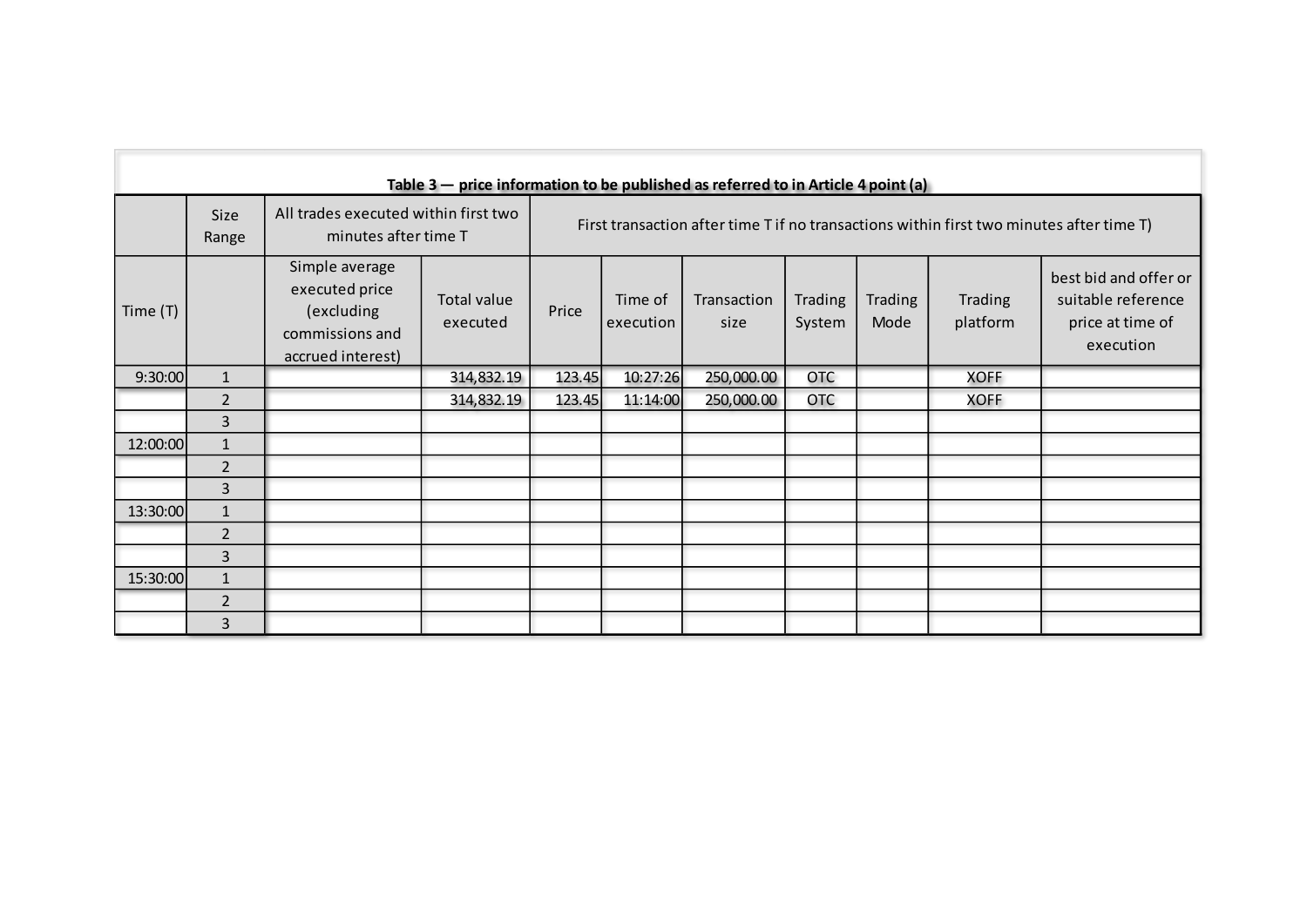| Data for the period starting from 01-01-2022 till 31-03-2022                                                                        |                 |                                                                                                                 |                      |  |  |  |  |  |  |  |
|-------------------------------------------------------------------------------------------------------------------------------------|-----------------|-----------------------------------------------------------------------------------------------------------------|----------------------|--|--|--|--|--|--|--|
|                                                                                                                                     |                 | Table $1$ – identification information to be published as referred to in Article 3(1) – type of execution venue |                      |  |  |  |  |  |  |  |
| Identifier (ISO 10383 Market Identifier<br>Code (MIC) or the Legal Entity<br><b>Venue</b><br><b>Name</b><br><b>Identifier (LEI)</b> |                 |                                                                                                                 |                      |  |  |  |  |  |  |  |
| Country of Competent Authority                                                                                                      | Name            | RAIFFEISENBANK / BULGARIA /                                                                                     | 5299009KAL4KO7584196 |  |  |  |  |  |  |  |
| Market Segment                                                                                                                      | Name            | Identifier (ISO 10383 market segment<br>MIC)                                                                    |                      |  |  |  |  |  |  |  |
| Date of the trading day                                                                                                             | <b>ISO 8601</b> | 2022-03-22                                                                                                      |                      |  |  |  |  |  |  |  |
| Outages                                                                                                                             | <b>Nature</b>   | n.a.                                                                                                            | n.a.                 |  |  |  |  |  |  |  |
| <b>Scheduled Auction</b>                                                                                                            | <b>Nature</b>   | n.a.                                                                                                            | n.a.                 |  |  |  |  |  |  |  |
| <b>Failed Transactions</b>                                                                                                          |                 | n.a.                                                                                                            | n.a.                 |  |  |  |  |  |  |  |

| <b>Financial Instrument</b>                                                                                                                                                                                | <b>Name</b>  | Identifier(ISO 6166) |  |  |
|------------------------------------------------------------------------------------------------------------------------------------------------------------------------------------------------------------|--------------|----------------------|--|--|
| Written description of financial instrument, if no identifier available (including the<br>currency of the underlying instrument, price multiplier, price notation, quantity<br>notation and delivery type) |              | BG2040121217         |  |  |
| Instrument classification                                                                                                                                                                                  | BG2040121217 |                      |  |  |
| Currency                                                                                                                                                                                                   | <b>BGN</b>   |                      |  |  |

 $\mathcal{C}^{\mathcal{A}}$